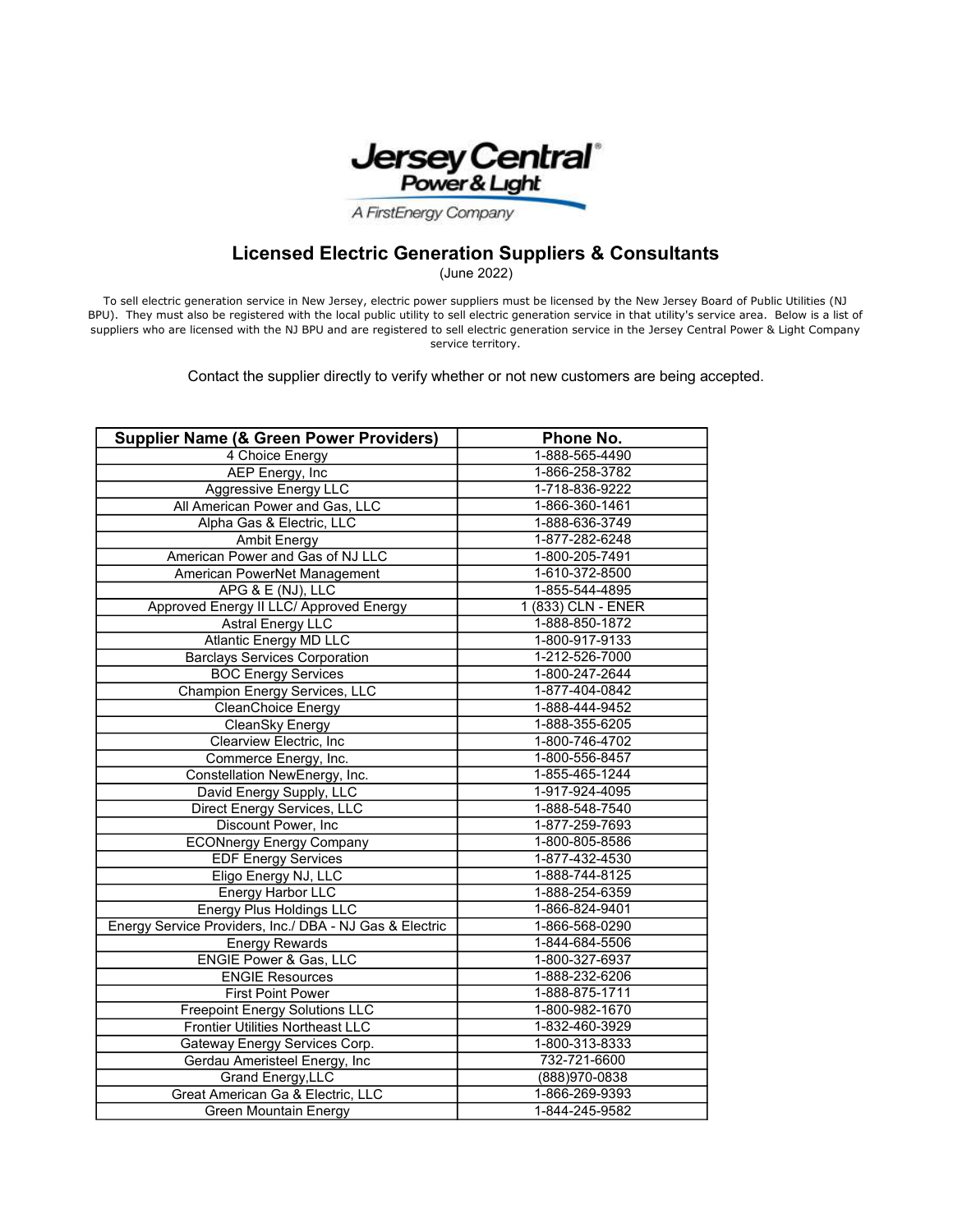| <b>Grid Power Direct, LLC</b>               | 1-877-677-8719                   |
|---------------------------------------------|----------------------------------|
| Harborside Energy, LLC                      | 1-718-981-0851                   |
| Hudson Energy Services, LLC                 | 1-877-HUDSON9                    |
| IDT Energy, Inc.                            | 1-877-887-6866                   |
| Independence Energy                         | 1-877-235-6708                   |
| Indra Energy                                | 1-888-504-6372                   |
| Inspire                                     | 1-866-403-2620                   |
| Josco Energy Corp.                          | 1-877-955-6726                   |
| Liberty Power Delaware LLC                  | 1-866-POWER-99 (769-3799)        |
| Liberty Power Holdings, LLC                 | 1-866-POWER-99 (769-3799)        |
| <b>Marathon Energy</b>                      | 1-888-779-7255                   |
| <b>Median Energy</b>                        | 1-888-316-5443                   |
| MeterGenius, Inc. d/b/a Hero Power          | 1-888-684-4480                   |
| MidAmerican Energy Services, LLC            | 1-800-432-8574                   |
| MP2 Energy NE LLC                           | 1-877-238-5343                   |
| MPower Energy NJ LLC                        | 1-877-286-7693                   |
| National Gas & Electric                     | 1-888-442-0002                   |
| NextEra Energy Services NewJersey           | 1-800-882-1276                   |
|                                             | 1-877-808-1022                   |
| Nordic Energy Services, LLC                 |                                  |
| North American Power & Gas, LLC             | 1-888-313-9086                   |
| <b>NRG</b> Retail Solutions                 | 1-855-500-8703                   |
| Park Power                                  | 1-855-780-7275                   |
| Pepco Energy Services, Inc.                 | 1-800-ENERGY-9                   |
| Pilot Power Group                           | 1-833-888-5464 (toll-free)       |
| Polaris Power Services LLC                  | 1-845-825-9234                   |
| Power Up Energy, LLC                        | 1-855-593-0089                   |
| <b>PSEG Energy Solutions LLC</b>            | 1-877-430-1480                   |
| Pure Energy                                 | 1-866-234-8184                   |
| ResCom Energy LLC                           | 1-888-238-4041                   |
| <b>Residents Energy</b>                     | 1-(888) 828-RESI (7374)          |
| Respond Power LLC                           | 1-877-973-7763                   |
| RPA Energy Inc dba Green Choice Energy      | 1-800-685-0960                   |
| Rushmore Energy, LLC                        | 1-800-590-7295                   |
| SFE Energy NJ, Inc.                         | 1-877-316-6344                   |
| SJ Energy Partners, Inc                     | 1-800-695-0666                   |
| SmartEnergy                                 | 1-800-443-4440                   |
| SmartestEnergy US LLC                       | 1-800-448-0995                   |
| South Bay Energy Corp.                      | 1-631-724-9010                   |
| South Jersey Energy                         | 1-800-266-6020                   |
| Spring Power & Gas                          | 1-888-710-4782                   |
| Standard Gas & Electric, LLC                | 1-800-601-0728                   |
| Star Energy Partners LLC                    | 1-844-469-7827                   |
| <b>Stream Energy</b>                        | 1-877-369-8150                   |
| SunSea Energy                               | 1-844-277-7517                   |
| Sunwave USA USA Holdings Inc.               | 1-855-478-6928                   |
| Talen Energy Marketing, LLC                 | 1-888-289-7693                   |
| Tenaska Power Management, LLC               | 1-817-462-1521                   |
| <b>Texas Retail Energy</b>                  | 1-866-532-0761                   |
|                                             |                                  |
| <b>Think Energy</b>                         | 1-866-252-0078                   |
| <b>Tomorrow Energy</b>                      | 1-855-200-8809                   |
| Town Square Energy East, LLC                | 1-800-282-3331                   |
| TransCanada Power Marketing, Ltd.           | 1-877-MEGAWAT                    |
| <b>TriEagle Energy</b>                      | 1-877-933-2453                   |
| <b>UGI EnergyLink</b>                       | 1-877-729-0784                   |
| Verde Energy USA, Inc                       | 1-800-388-3862                   |
| Viridian Energy                             |                                  |
|                                             | 1-866-663-2508                   |
| Vista Energy<br>XOOM Energy New Jersey, LLC | 1-888-508-4782<br>1-888-997-8979 |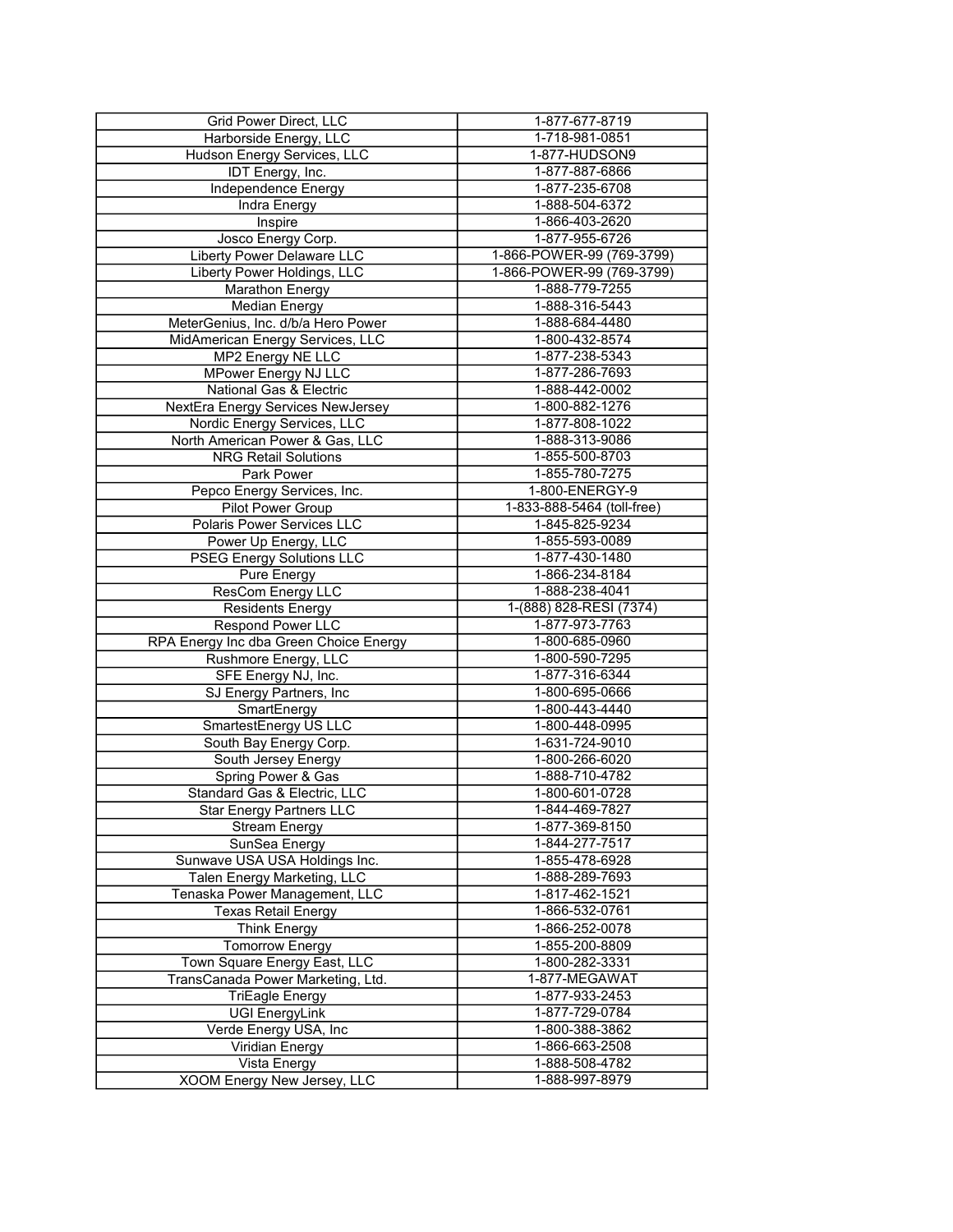| <b>Energy Consultant Name</b>           | Phone No.               |
|-----------------------------------------|-------------------------|
| Avoca Engineering                       | 1-732-465-1002          |
| BidUrEnergy, Inc.                       | 1-877-669-8243          |
| Commercial Utility Consultants, Inc.    | 1-610-431-4400 ext. 115 |
| <b>Concord Engineering Group</b>        | 1-856-427-0200          |
| <b>Energy Market Exchange</b>           | 1-713-521-9797          |
| EnergyWindow, Inc.                      | 303-444-2366            |
| EnergyConnect Inc                       | 1-484-707-7619          |
| EnerNoc, Inc.                           | 1-888-363-7662          |
| <b>Enerwise Global Technologies</b>     | 1-844-CPOWER1           |
| <b>Gabel Associates</b>                 | 1-732-296-0770          |
| Good Energy, LP                         | 1-866-955-2677          |
| Long Distance Consultants, LLC          | 1-201-291-1901          |
| <b>Premiere Marketing</b>               | 1-862-210-8770          |
| <b>Provident Energy Consulting, LLC</b> | 1-610-565-0633          |
| Sealed Inc                              | 1-781-307-7373          |
| T & M Associates                        | 1-732-671-6400          |
| <b>TRC Energy Services</b>              | 1-617-350-8639          |
| <b>Utility Answers LLC</b>              | 1-844-332-5096          |